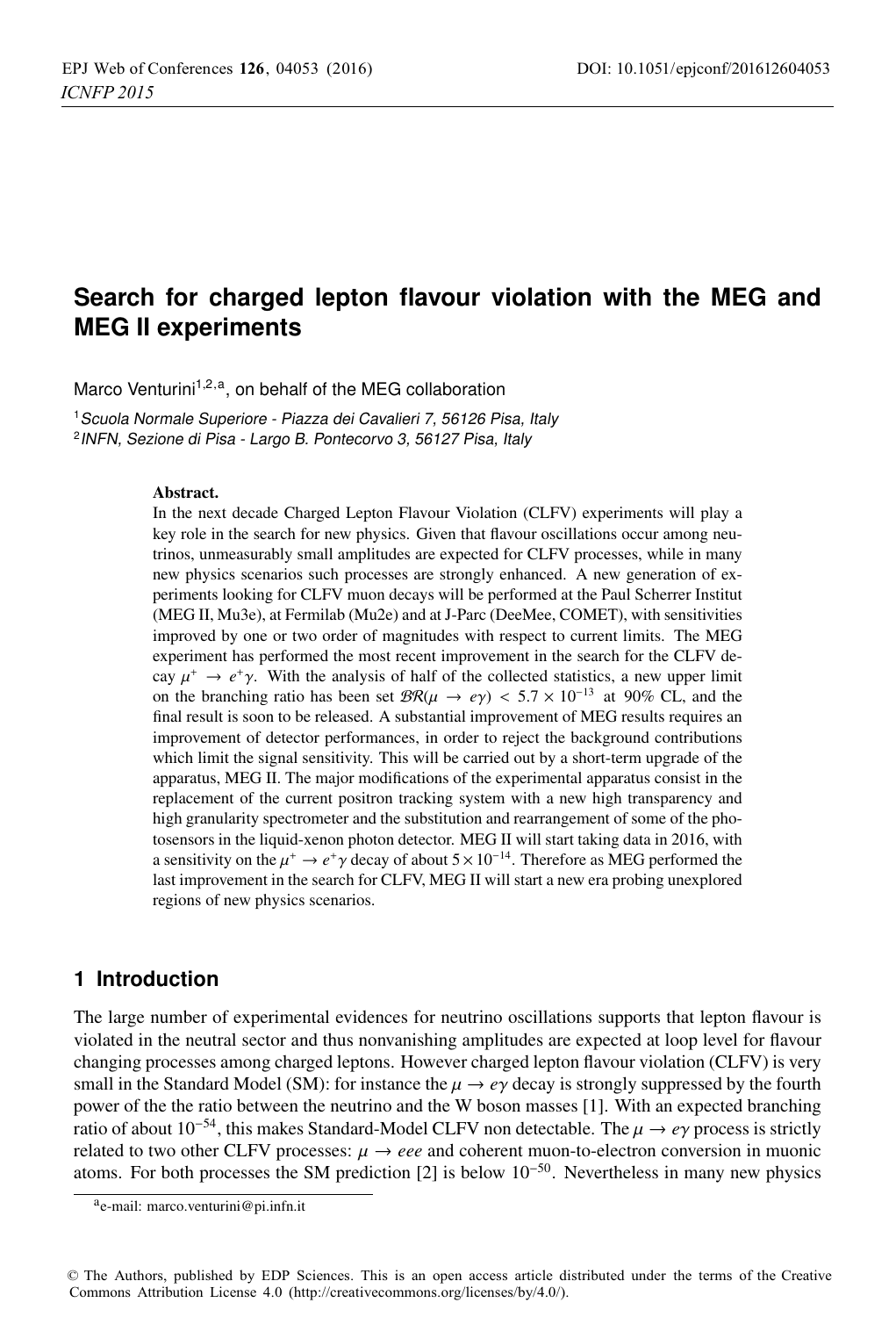

Figure 1. Sensitivities in  $\mu \to e\gamma$ ,  $\mu \to eee$  and  $\mu - e$  conversion plotted in the  $(\Lambda, \kappa)$  plane [3].

scenarios much larger amplitudes are foreseen. For instance in supersymmetric models, the large mixings occurring among superparticles enhance the  $\mathcal{B}(\mu \to e\gamma)$  up to  $10^{-14} \div 10^{-12}$ . To evaluate the deep interconnection among muon CLFV channels we can use the following effective Lagrangian [3]

$$
\mathcal{L} = \frac{m_{\mu}}{(\kappa + 1)\Lambda^2} \bar{\mu}_R \sigma_{\alpha\beta} e_L F^{\alpha\beta} + \frac{\kappa}{(\kappa + 1)\Lambda^2} \bar{\mu}_R \gamma_\alpha e_L \bar{f} \gamma^\alpha f + h.c.
$$
 (1)

where  $\kappa$  is an adimensional parameter and  $\Lambda$  represents the energy scale of CLFV physics;  $m_{\mu}$  is the muon mass,  $F^{\alpha\beta}$  is the photon filed strength and *f* represents a general fermion that is an electron in  $\mu \rightarrow eee$  or a quark in  $\mu - e$  conversion. We recognise a dipole term, which powers  $\mu \rightarrow e\gamma$  directly and  $\mu \rightarrow eee$  and  $\mu - e$  conversion at order  $\alpha$ , and a four-fermion contact term which mediates only the non-radiative processes. Muon  $g - 2$  anomaly can be taken into account by adding an additional term, analogous to the first in equation (1) with  $(\bar{\mu}_R, e_L)$  replaced with  $(\bar{\mu}_R, \mu_L)$ . Figure 1 shows the parameters space that can be explored for a given sensitivity in the three CLFV channels. Note that SM extensions do not populate the plane evenly, so different models enhance the processes in different ways.

The current upper limits on such processes are [4–6]

$$
\mathcal{B}(\mu \to e\gamma) < 5.7 \times 10^{-13} \, (90\% \, \text{C.L.}) \quad \text{from MEG}
$$
\n
$$
\mathcal{B}(\mu \to eee) < 1.0 \times 10^{-12} \, (90\% \, \text{C.L.}) \quad \text{from SINDRUM}
$$
\n
$$
\text{CR}(\mu \text{Au} \to e\text{Au}) < 7 \times 10^{-13} \, (90\% \, \text{C.L.}) \quad \text{from SINDRUM II}
$$

where for muon conversion the measured quantity is the ratio to nuclear capture of muons  $CR$ . It is clear that the search of all three CLFV processes is important in order to understand the mechanisms beyond lepton flavour violation. The MEG experiment searches for  $\mu \to e\gamma$  at the Paul Scherrer Institut (PSI) in Switzerland, while other experiments in the USA, Europe and Japan are planned to search for  $\mu \to eee$  (Mu3e at PSI) and  $\mu - e$  conversion (Mu2e at Fermilab, Comet at J-Park).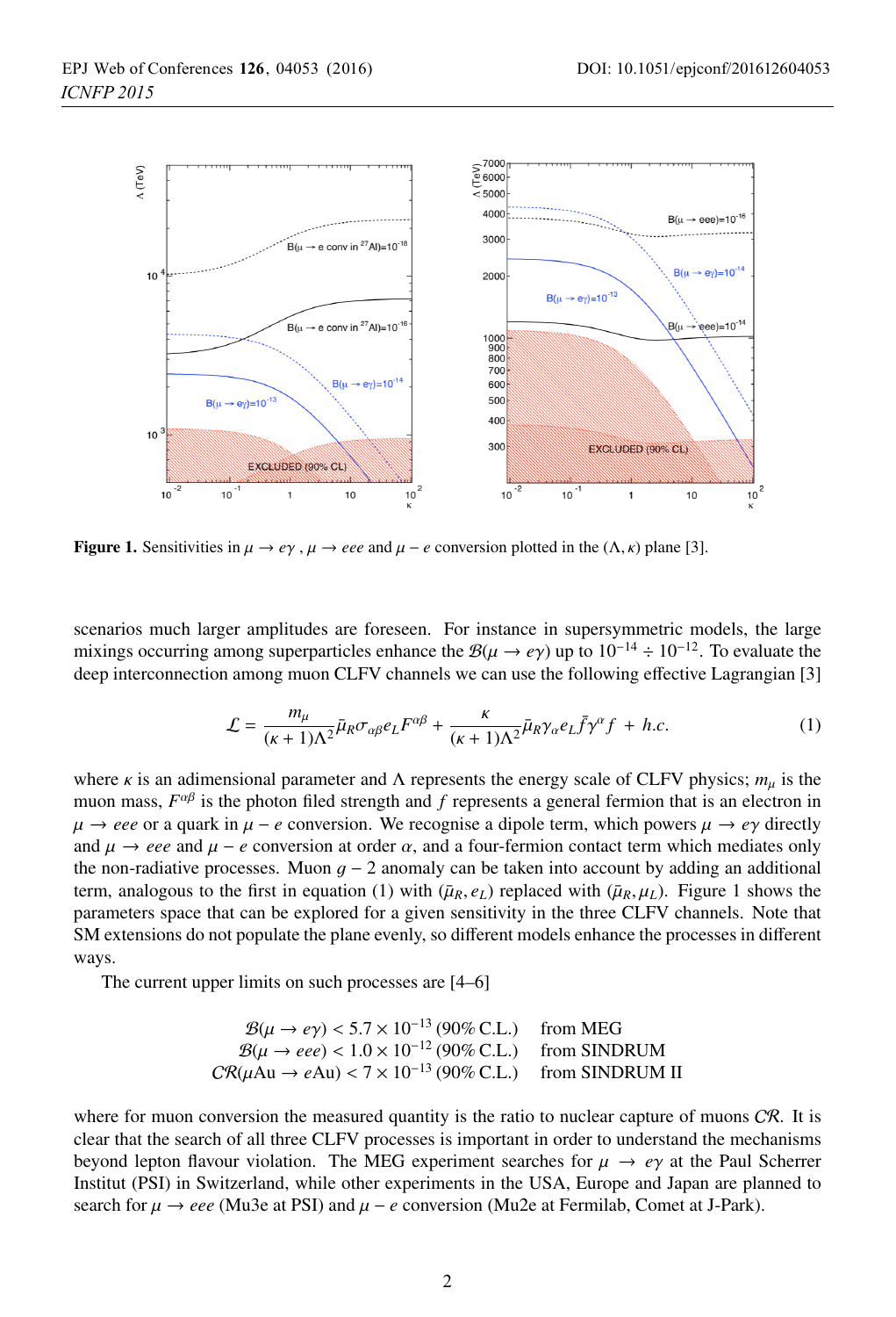# **2 The MEG experiment**

#### **2.1 The**  $\mu \rightarrow e\gamma$  decay

The  $\mu^+ \to e^+ \gamma$  process is a two-body decay: in the reference frame where the  $\mu^+$  is at rest the positron and the photon are emitted back-to-back, with the same energy (<sup>∼</sup> *<sup>m</sup>*μ/2) and simultaneously. Two major backgrounds can mimic the signal signature: radiative muon decays (RMD) in which neutrinos carry little energy (physics background) and random coincidences of uncorrelated positrons and photons (accidental background). In RMDs, positron and photon observables have continuous distributions whose limits are the values expected for the signal. The number of observed events is given by the integral of the RMD differential branching ratios around the signal region of the phase space for a width given by detector resolutions. However in MEG (and in general in the most recent experiments) the RMD accounts only for the 10% of the background events. The major contribution comes from accidental detection of a positron and a photon originated from uncorrelated processes. Positrons are mostly produced via Michel decay, while photons with an energy of about <sup>∼</sup> *<sup>m</sup>*μ/2 can come from RMDs, positron annihilation-in-flight and *bremsstrahlung*.

### **2.2 The MEG detector**

The MEG apparatus, sketched in Figure 2, is tailored to take advantage of the well-defined kinematics of the  $\mu \to e\gamma$  process [7]. The  $\pi$ E5 muon beam line delivers in MEG 3  $\times$  10<sup>7</sup>  $\mu$ <sup>+</sup>/s with an average momentum of 28 MeV/ $c$ . The beam is stopped in a 205  $\mu$ m polyethylene target: the emerging positrons are tracked by a magnetic spectrometer composed of a set of drift chamber modules and timing counters, immersed in a non-uniform magnetic field provided by the COBRA superconducting magnet. Photons energy, time and conversion point are measured by a liquid xenon detector.

The non-uniformity of the COBRA magnetic field reduces the dependence of the positron bending radius on the emission angle (COnstant Bending RAdius) and strongly reduces the occupancy of the drift chambers by sweeping away particles with low longitudinal momentum. The drift chamber system is composed of 16 trapezoidal modules, placed in a half circle with radial orientation. Each module contains two independent detector planes, made of an array of alternating field and sense



Figure 2. Schematic view of the MEG experiment with a signal event displayed.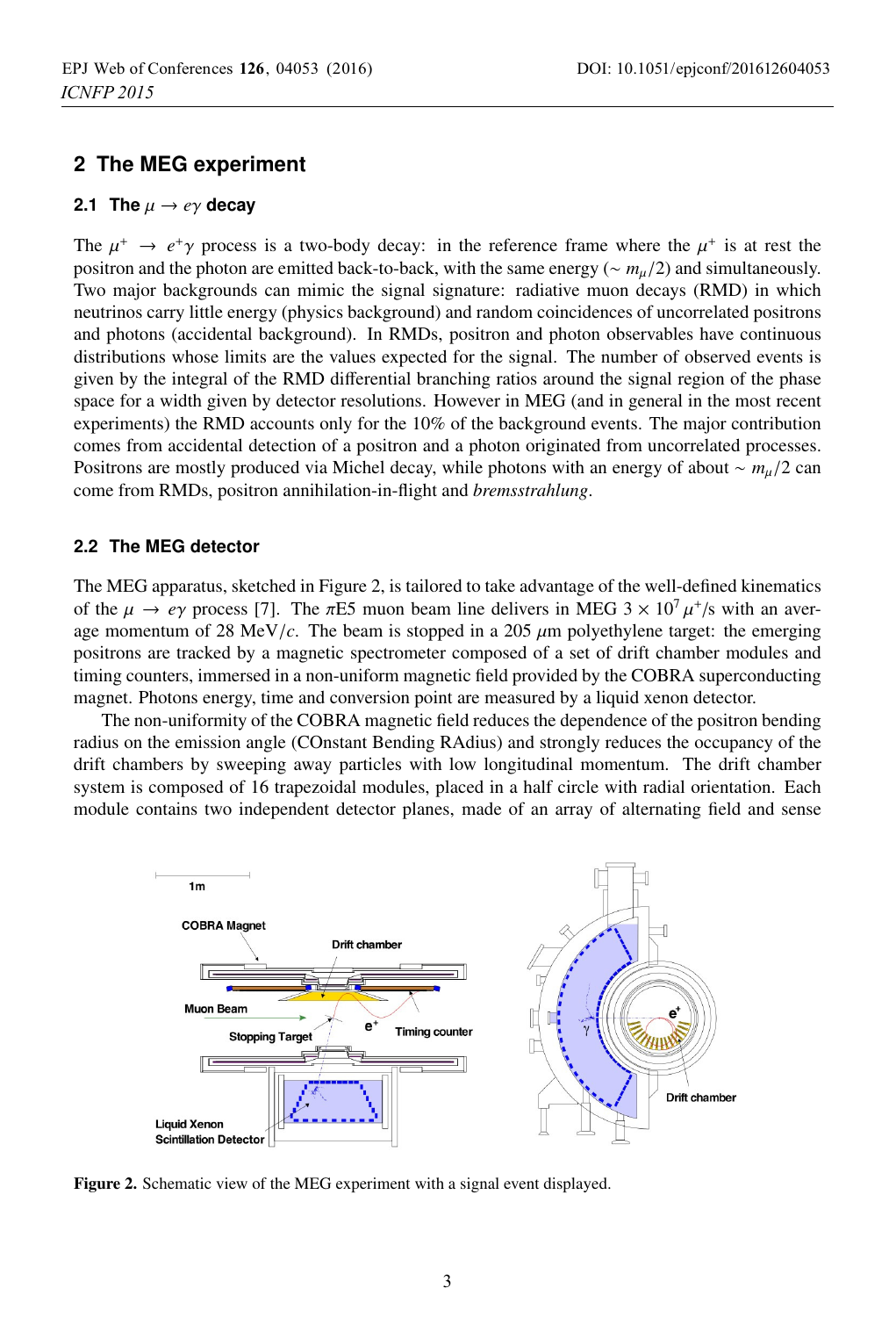| Variable                  | <b>MEG</b>                         | MEG II                                |
|---------------------------|------------------------------------|---------------------------------------|
| $\sigma E_{\gamma}(\%)$   | $\mathcal{D}$                      | 1.0                                   |
| $\gamma$ position (mm)    | 5(u, v), 6(w)                      | $2.4(u)$ , $2.2(v)$ , $3.1(w)$        |
| $\sigma P_e$ (keV)        | 306                                | 130                                   |
| $e^+$ angle (mrad)        | $8.4(\varphi_e), 9.4(\vartheta_e)$ | $5.3(\varphi_e)$ , $4.8(\vartheta_e)$ |
| $\sigma t_{e\gamma}$ (ps) | 122                                | 84                                    |
| $e^+$ efficiency (%)      | 40                                 | 88                                    |
| $\gamma$ efficiency (%)   | 63                                 | 69                                    |
| trigger efficiency(%)     | 99                                 | 99                                    |

**Table 1.** Measured resolutions for MEG and expected for MEG II.  $(\hat{u}, \hat{v}, \hat{w})$  is the reference system in which the calorimeter is a parallelepiped with  $\hat{u} \parallel \hat{z}$ ,  $\hat{v} \parallel \hat{\varphi}$  and  $\hat{w} \parallel -\hat{r}$ .

wires enclosed by two cathode foils each, equipped with Vernier pads<sup>1</sup> for the determination of the position of the hit along the wire. The modules are filled with a 50:50 helium-ethane gas mixture, while the remaining volume inside COBRA is filled with pure helium. The single-hit resolution, *i.e.* the accuracy in the determination of the impact parameter on a wire, is about 200  $\mu$ m. The resolution on the positron angle is determined from data of events where the positron makes two turns in the drift chamber system. The obtained values are  $\sigma_{\theta_e} \sim 9.4$  mrad and  $\sigma_{\varphi_e} \sim 8.4$  mrad. The energy resolution of the drift chamber is 330 keV, measured by fitting the measured Michel spectrum.

Two identical hodoscopes (timing counters) are placed at the two sides of the drift chambers along the beam axis for the determination of positron time. Each hodoscope consists of a layer of scintillating fibres, read out by avalanche photodiodes, placed on the top of an array of 15 scintillating bars, which are coupled to fine-mesh fast photomultipliers. Bars and fibres are oriented perpendicularly to each other, with the bars being parallel to the beam axis. The timing resolution of the detector is about 70 ps, determined through tracks hitting on multiple bars.

The photon detector is a homogeneous calorimeter with 900 litres of liquid xenon viewed by 846 vacuum-ultra-violet sensitive photomultipliers, and placed in a cryostat that keeps xenon temperature stable at about 165 K. The small radiation length  $(X_0 = 2.7 \text{ cm})$  and the high light–yield (about 40) scintillation photons per keV of deposited energy) confer to liquid xenon high detection efficiency, small leakage for electromagnetic showers and good energy resolution. In addition, all the three main mechanisms involved in scintillation have time constants below 50 ns. Such a fast response results in reduced pile–up probability and in a superior timing resolution (better than 100 ps). Energy and timing resolution of the calorimeter are extracted from the calibrations. Energy resolution depends on the position of  $\gamma$ -ray conversion: it is about 2% for conversions within 3 cm from the inner face and 1.6% for deeper conversions. The acceptance for photons emerging from the target is about 11 %, and this sets the acceptance of the apparatus.

For the measurement and the monitor of the apparatus performance a rich set of calibrations has been developed. They involve both single detectors (energy scale, resolution variations...) and their intercalibration. They are performed with not only the muon beam but also with a positron beam, cosmic rays and gamma lines resulting from nuclear interactions induced by protons from a Cockcroft-Walton accelerator. A special calibration is performed with charge exchange reactions  $\pi^- p \to \pi^0(\gamma\gamma)n$ from a <sup>π</sup><sup>−</sup> beam (obtained changing the settings of the π*E*5 beam line) stopped in a liquid hydrogen target which temporarily replaces the polyethylene one. Photons from  $\pi^0$  decays are used to calibrate

 $<sup>1</sup>$ each cathode foil has a periodic double-wedge structure with the two half-foils (Vernier pads) having independent readout,</sup> so that the measurement of the asymmetry in charge collection on the two pads conveys the information on the *z*-coordinate. In the two cathode foils enclosing a plane of the detector, the patterns are displaced by a quarter-period.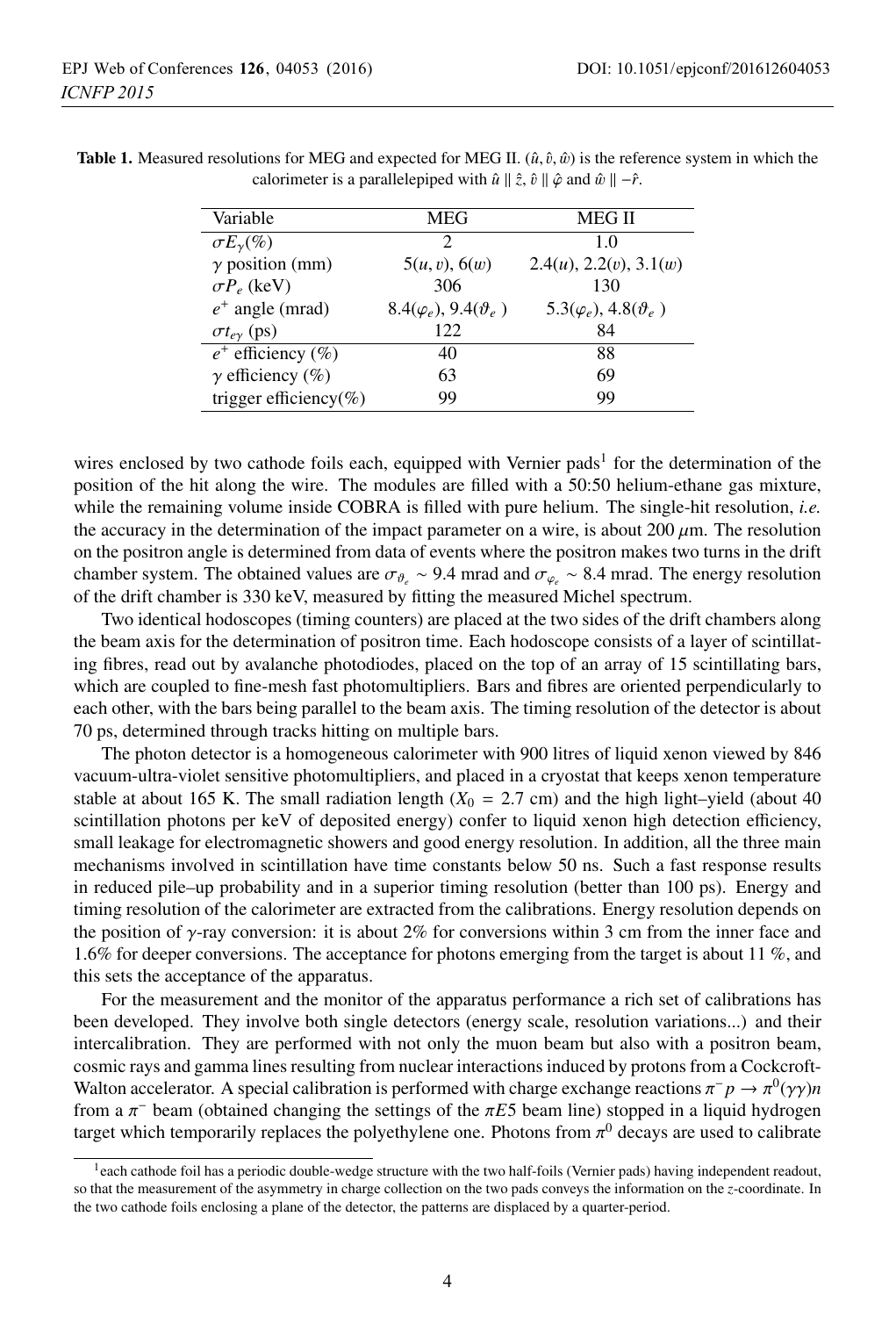the response of the xenon detector at an energy (55 MeV) close to that of signal photons. The overall resolutions of the MEG detector on the kinematic variables are reported in Table 1.

In MEG the trigger is implemented in a cascaded custom made VME boards, performing a basic event reconstruction with signals from xenon detector and timing counters, digitized by a 100-MHz ADC. Signals from the detectors are digitized by a waveform digitizer chip, the Domino Ring Sampler 4 (DRS4) [8]. This is necessary to exploit the detectors timing resolutions and to reduce the pile up of events.

#### **2.3 The analysis**

For the measurement of the branching ratio of the process a likelihood analysis is performed [4]. The distribution of events is studied in terms of 5-dimensional vectors  $\vec{x} = (E_{\gamma}, E_{e}, t_{e\gamma}, \vartheta_{e\gamma}, \varphi_{e\gamma})$ .<br>The analysis follows a blinding procedure: events falling in a blinding window containing the signal The analysis follows a blinding procedure: events falling in a blinding window containing the signal region (48 MeV  $\lt E_y \lt 58$  MeV and  $|t_{ey}| \lt 1$  ns) are written in separate files which are not opened until the analysis procedure is completely defined.

The first step of the analysis is the determination of the Probability Density Functions (PDFs) for signal  $S(\vec{x})$ , radiative backgrounds  $R(\vec{x})$  and accidental background  $B(\vec{x})$ , using both calibration data and distributions in the sidebands, which are the regions of the  $(t - \vec{F})$  plane next to the blinding box and distributions in the sidebands, which are the regions of the  $(t_{e\gamma}, E_{\gamma})$  plane next to the blinding box. Once the PDFs are determined, the number of signal, RMD and accidental events ( $N_{\text{sig}}$ ,  $N_{\text{RMD}}$ ,  $N_{\text{ACC}}$ ) is extracted by maximizing the following likelihood function:

$$
\mathcal{L}(N_{\text{sig}}, N_{\text{RMD}}, N_{\text{ACC}}) = \frac{e^{-N}}{N_{\text{obs}}} \prod_{i=1}^{N_{\text{obs}}} \left[ N_{\text{sig}} S(\vec{x_i}) + N_{\text{RMD}} R(\vec{x_i}) + \text{NathrmACC B}(\vec{x_i}) \right] \times \exp \left[ -\frac{(N_{\text{RMD}} - \langle N_{\text{RMD}} \rangle)^2}{2\sigma_{\text{RMD}}^2} \right] \exp \left[ -\frac{(N_{\text{ACC}} - \langle N_{\text{ACC}} \rangle)^2}{2\sigma_{\text{ACC}}^2} \right]
$$

where  $N_{\text{obs}}$  is the number of events detected in the signal window and  $N = N_{\text{sig}} + N_{\text{RMD}} + N_{\text{ACC}}$ . Estimates of the number of background events in the signal region *(N<sub>RMD,ACC</sub>)* with corresponding variances  $\sigma_{\text{RMD,ACC}}^2$  are obtained from the sidebands. This additional measurement is included in the analysis by means of the two Gaussian terms in the likelihood function. Figure 3 shows the likelihood analysis by means of the two Gaussian terms in the likelihood function. Figure 3 shows the likelihood (blue solid line) fit projected on the five kinematic variables. Individual best fits for signal (green), RMD (red) and accidental background (magenta) are reported.

For the determination of the branching ratio, the number of measured events is normalized to the numbers of measured Michel positrons and RMDs events. The combination of these two independent methods leads to a 4% uncertainty in the branching ratio estimate. The computation of the confidence interval is based on frequentist method with a profile likelihood-ratio ordering, where the number of RMD events and the number of accidental events are treated as nuisance parameters.

With the analysis of data collected in the period 2009-2011, an upper limit on the branching ratio of 5.<sup>7</sup> <sup>×</sup> <sup>10</sup>−<sup>13</sup> was obtained at 90% of confidence level (CL). The analysis of the full set of data collected in the period 2009-2013, with a double statistics, is close to completion, with a sensitivity of 4 <sup>×</sup> <sup>10</sup>−<sup>13</sup> on the branching ratio at 90% CL. However a substantial improvement of MEG results requires an improvement of detector performances, in order to reject the background contributions which limit the signal sensitivity. This will be carried out by a short-term upgrade of the apparatus, MEG II.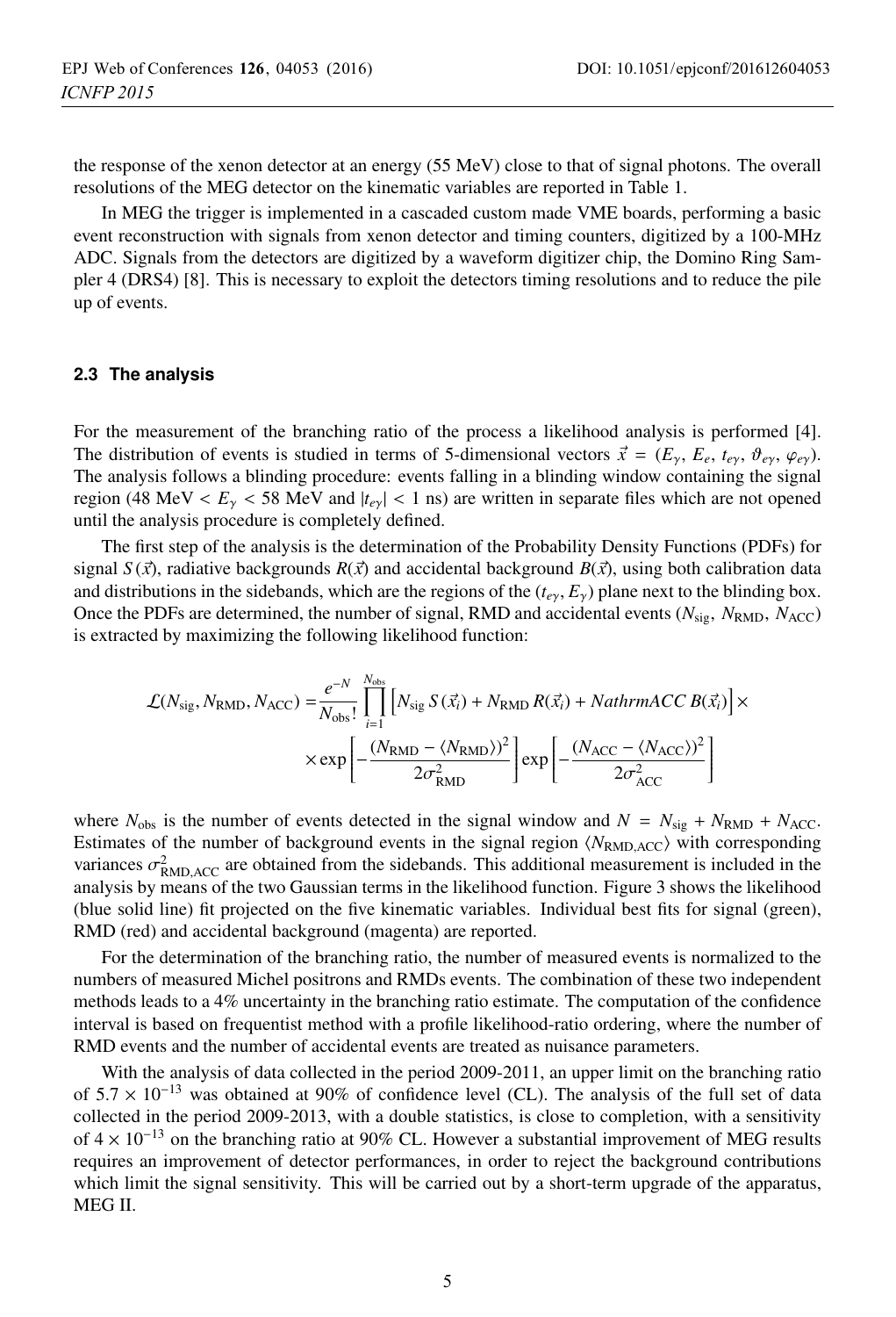

Figure 3. Likelihood fit result for 2009–2011 combined dataset. Data (black points) are shown with the projections of the 5D fit (blue line) on each of the kinematic variables. Individual best fits for signal (green), RMD (red) and accidental background (magenta) are also shown.

# **3 The MEG upgrade**

The major modifications of the MEG apparatus [9] are shown in Figure 4: the drift chamber and the timing counters are replaced while the calorimeter undergoes substitutions and rearrangements of the photosensors.

The new positron spectrometer consists of a drift chamber and two pixelated timing counters. In the new configuration positrons traverse less material along their path, and the capabilities of matching the information from the two detectors are improved. The new tracker is a single-volume cylindrical drift chamber, composed of ten layers of approximately squared drift cells with side ranging from 6 mm (in the innermost layer) to 9 mm (in the outermost one) at alternating stereo angles <sup>θ</sup>*<sup>s</sup>* ranging from  $\pm 6^\circ$  to  $\pm 8^\circ$ . High transparency is achieved using an ultra-low mass gas mixture with helium and isobutane 85:15. This is fundamental for keeping the Coulomb multiple scattering at a minimum for the low-momentum positrons from  $\mu^+$  decays. Gold-plated tungsten wires with 20  $\mu$ m diameter are used as anodes, while cathode and guard wires are  $40-50 \mu m$  silver-plated aluminium wires. The resulting radiation length per track turn is about  $1.6 \times 10^{-3} X_0$ . Due to the large number of hits, a rough determination of each hit's longitudinal coordinate conveys precious information for pattern recognition strategies. For this sake, the readout of wires on both ends will permit to exploit charge division and time propagation difference. The high transparency of the chamber has the drawback of a poor ionisation statistics, which results in a bias and a worsening of resolution in the estimate of the impact parameter in the drift cells. For a clean measurement of the single-hit resolution several drift chamber prototypes were tested in a cosmic ray facility set up at INFN Sezione di Pisa [10]. The measured single-hit resolution is  $110 \mu m$ , averaged over a large range of angles and of impact parameters. The longitudinal coordinate of hits will be determined by exploiting the stereo angle, with a resolution  $\sigma_z = \sigma_r / \sin \theta_s \approx 1$  mm, about a factor 100 better than the ~ 10 cm resolution of the *z* reconstructed with charge division and relative time.

The new pixelated timing counters consist of  $2\times256$  scintillator tiles ( $120\times50\times5$  mm<sup>3</sup>). The pixels are read out at two sides by 6+6 Silicon PhotoMultipliers (SiPMs) mounted in series connection on a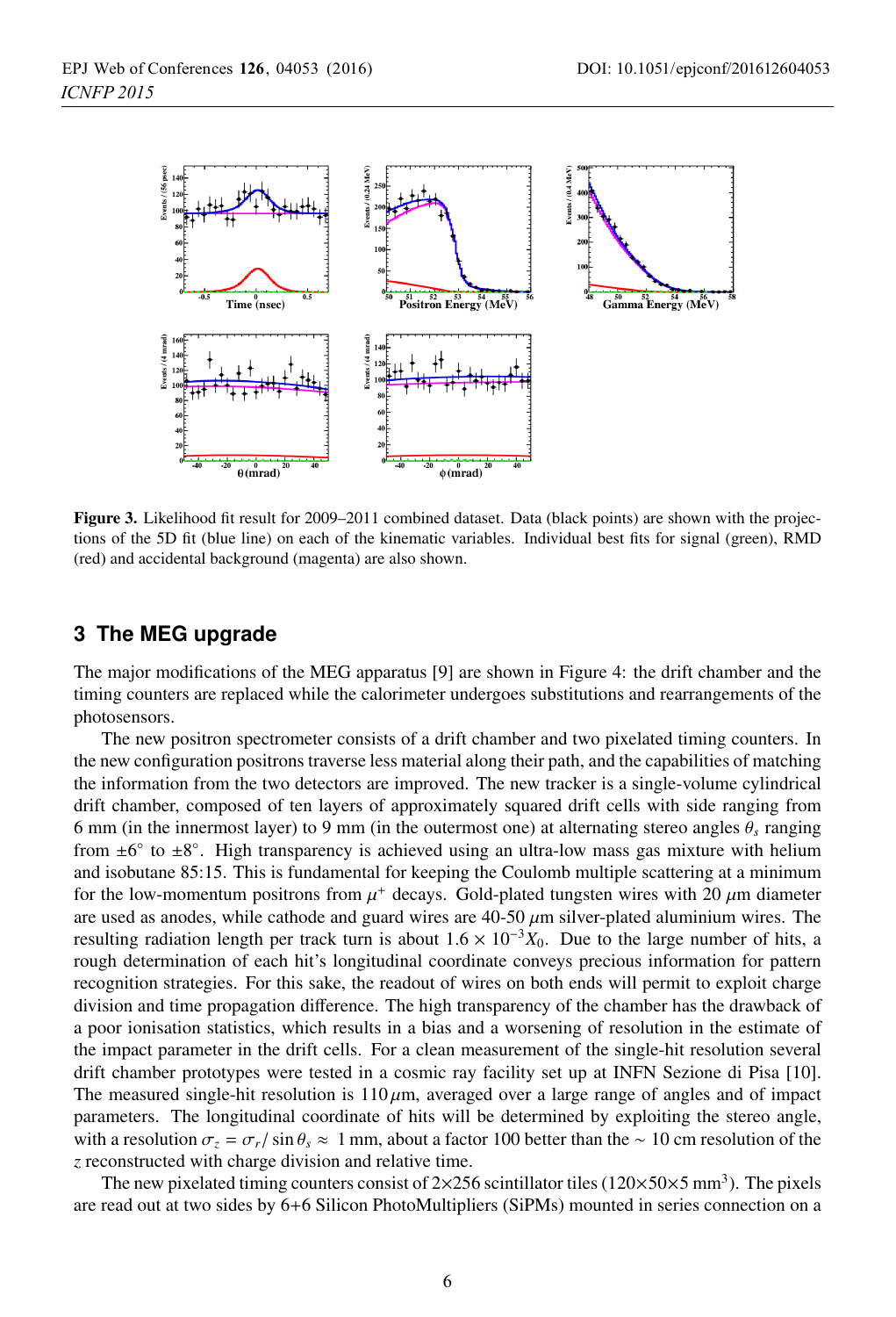

Figure 4. Improvements of the MEG detector. The upgraded apparatus consists of a new tracker with higher resolution and granularity and an improved matching with a new pixelated timing counter. The xenon calorimeter gains a larger acceptance and a better scintillation light collection. See full text for more details.

Printed Circuit Board acting as a frame: this solution keeps the material budget along the positron path to a minimum and maximizes the detector coverage. The segmentation of the timing counters brings an intrinsic potential in improving the timing resolution, coming from the possibility of averaging the positron hit time over the multiple hit pixels ( $\sigma \sim 1/\sqrt{N}$ ). The average number of tiles hit by a<br>positron is  $\sim 8$ ; from a single-pixel time resolution of  $\sim 90$  ps we reduce to  $\sim 35$  ps, pearly two times positron is  $\simeq 8$ : from a single-pixel time resolution of  $\simeq 90$  ps we reduce to  $\sim 35$  ps, nearly two times better than previous timing counter.

The main issue of MEG xenon calorimeter is the dependence of resolutions on the depth of the γ-conversion. This is due to the granularity of the 2" PMTs (with an area of 81 cm<sup>2</sup>) on the front face distributed in a mesh of 6.2 cm side. In MEG II the PMTs in the entrance face will be replaced by smaller photosensors,  $12 \times 12$  mm<sup>2</sup> SiPMs. Also the imaging power is thus greatly increased and pile up events can be better identified. The layout of the lateral faces will be modified as well in order to avoid shadow areas, which result in a reduced acceptance. The new structure is visible in Figure 4, where the wider acceptance region is highlighted.

In Table 1 the resolutions expected for MEG II are reported. Better detector resolutions will permit a higher beam rate, about  $7 \times 10^7 \mu/s$ . In three years of data taking MEG II expected sensitivity on the branching ratio of  $\mu \to e\gamma$  is about  $5 \times 10^{-14}$ .

# **4 Conclusion**

The final MEG result is soon to be released, with a sensitivity of about  $4 \times 10^{-13}$  on the branching ratio. At the same time MEG II is performing an engineering run with a drift chamber mock up and a sector of the timing counter. The mock up drift chamber has the same structure of the final one, but only one layer of anode wires.